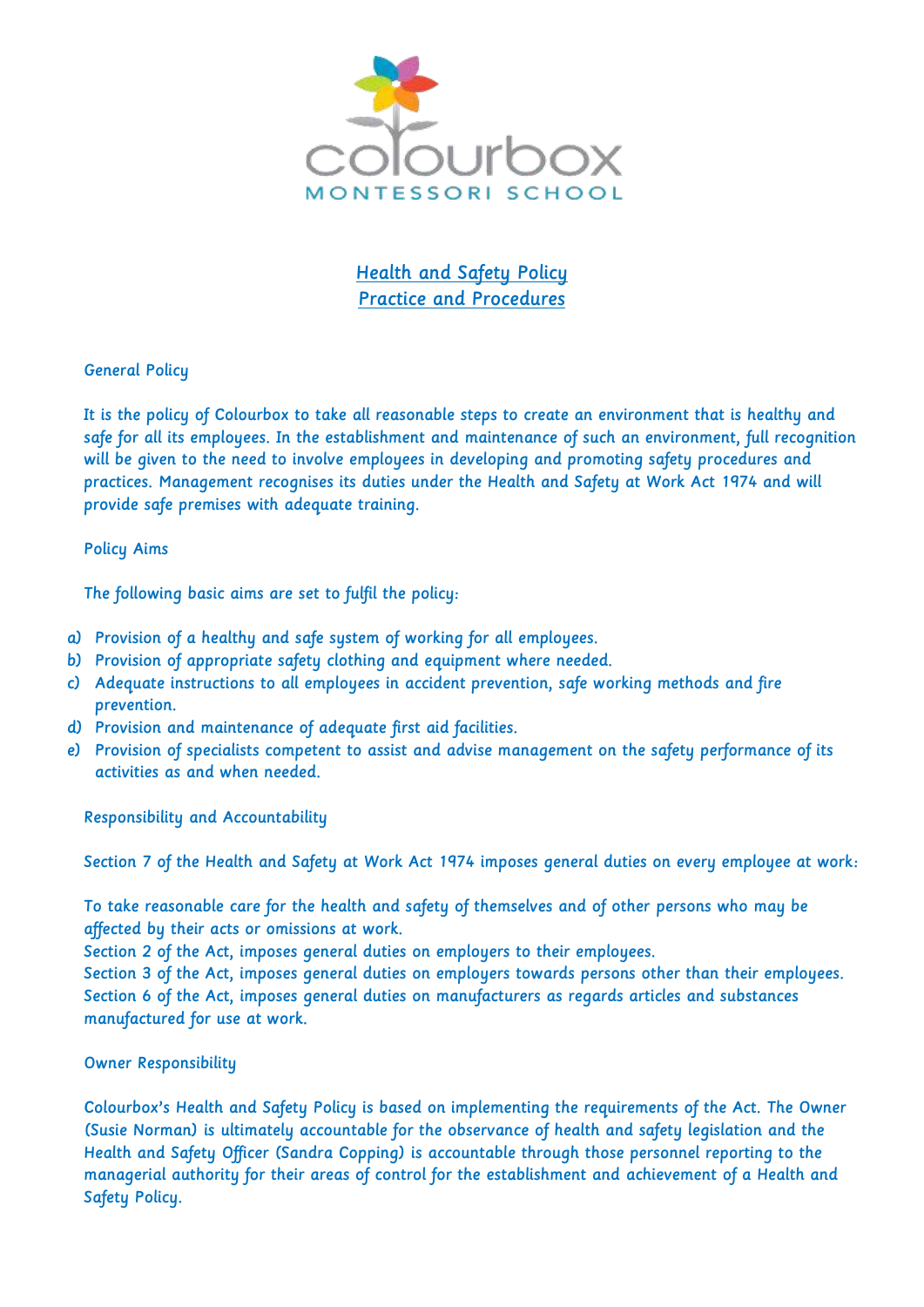The Owner is responsible for knowing their obligations under the Act and for implementing Colourbox's Health and Safety Policy. The Owner together with Management are available as the accountable technical specialists to give advice and guidance to all as appropriate and will be responsible for establishing suitable working relationships with authorised members of the Health and Safety Executive and other statutory authorities.

### Supporting Services

Special attention is drawn to Section 37 of the Act, which deals with offences by Colourbox. This section affects the Owner and anyone purporting to act in a role of responsibility and enables the Health and Safety Executive and Courts to impose penalties on any individual who has failed to honour their obligations under the Act as well as penalising the Nursery.

### Safety Inspectors

The Act enables authorised Inspectors to enter Colourbox's premises at any reasonable time without notice. Whilst on the premises, inspectors have a wide range of powers. It is Colourbox's policy to recognise these and to accord them every facility when visiting Colourbox.

# Specific Job Responsibilities

Under the Health and Safety Policy, all employees have basic responsibilities for which they are accountable and these are:

- All employees conform to Colourbox's Health and Safety Policy codes of practice and specific safety requirements of the areas in which they work.
- Conform to instructions given to them relating to their health and safety at work and abide by the instructions given in all Risk Assessments.
- To Risk Assess all new resources and activities before purchasing/implementing them within the nursery. To seek the Operational or Business Manager's approval of the Risk Assessment before implementation of the new resources/activity.
- Always wear protective clothing when provided and use appropriate safety devices on equipment on which they are working on.
- Request an explanation on safety instructions if not fully understood and if in any doubt on the task being performed, to ask the line manager for further guidance.
- Contribute to keeping the environment in which they work as safe as possible and to inform their room leader and Manager of any hazard of which they become aware by completing a Fault Reporting Form from the Health and Safety Room Folder.
- Report all accidents and 'near misses' to their room leader using an Incident Form, regardless of whether or not people are injured.
- Recognise that anyone deliberately damaging or misusing protective equipment or failing to use safety devices or behaving in breach of the Health and Safety Policy render themselves liable to disciplinary action.
- Complete all Mandatory training courses that relate to the Health and Safety Policy: Health & Safety Essentials, Food Hygiene Level 2, Manual Handling, Slips, Trips and Falls, Fire Awareness, Annual Policy & Training Day.
- To comply with instructions and advice acquired through the above Health and Safety training courses so that safe practice is ensured.
- Ensure that no personal electronic devices are plugged into sockets on any Colourbox premises unless authorised by the Nursery Manager. All company and personal devices must have been PAT tested within the last 12 months and proof of this will be required before use.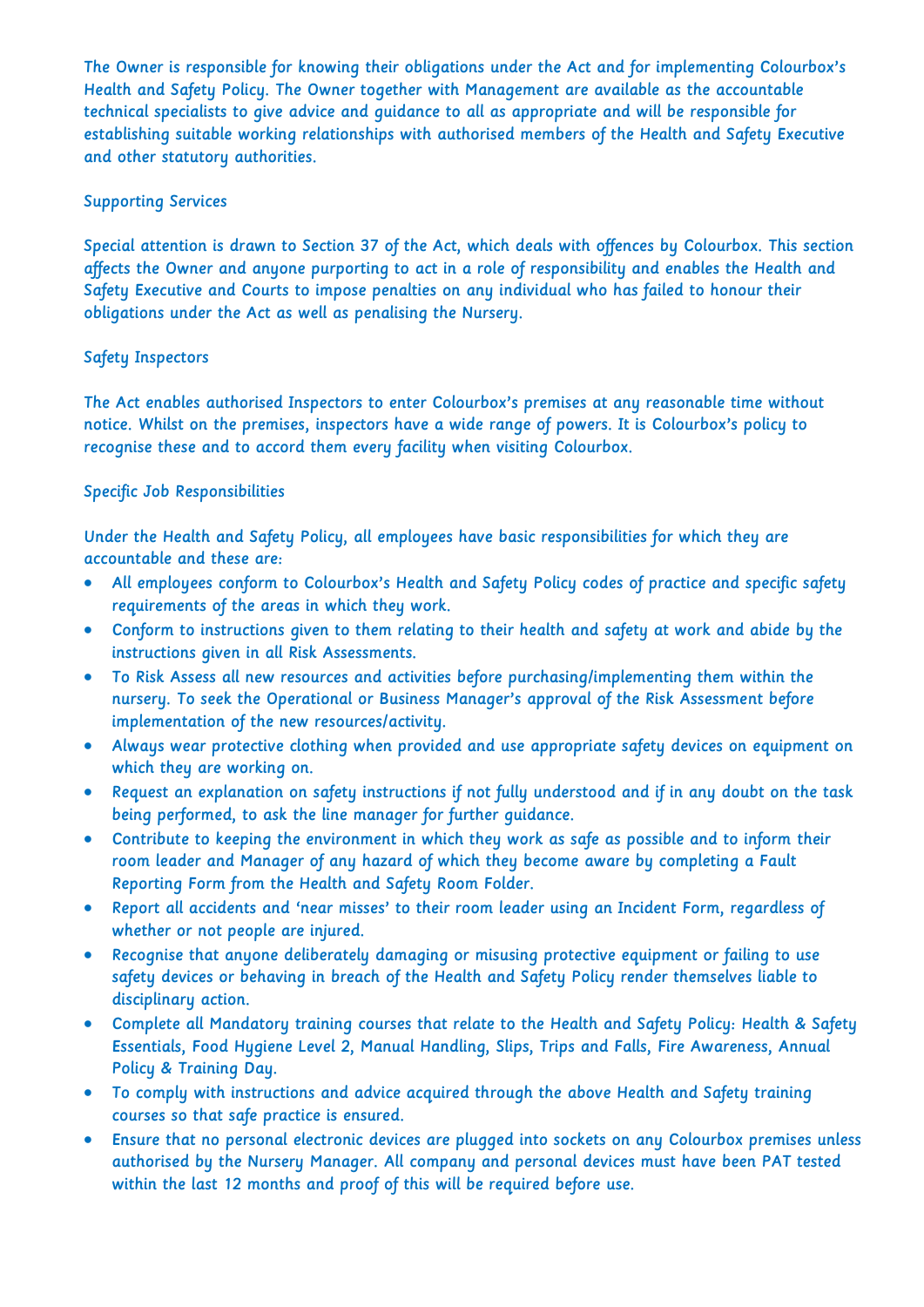#### **Owner**

- All matters relating to health and safety of employees
- Implementing the Health and Safety Policy, Procedures and Programmes
- Providing the necessary manpower, material and resources to ensure that all health and safety requirements are met
- Ensuring that notices on Colourbox's Safety Policy, Codes of Practice and specific operating instructions are well displayed as appropriate
- Promoting a general awareness of the continued importance of health and safety
- Instituting a programme to ensure that Colourbox's Health and Safety Policy has a specific role, thus ensuring safety requirements and responsibilities are fully understood by all employees
- Expediting any improvements, modifications or other matters arising from Health and Safety Executive inspectorate visits
- Informing the Health and Safety Officer, Management and Room Leaders of new processes or equipment to be installed at Colourbox or of the movement or relocation of any existing equipment
- All matters relating to employees' liability insurance and other legal matters and proceedings
- Evaluating all risks at Colourbox relating to damage to property and risks to the public through Colourbox's activities

### Health and Safety Officer

- Ensuring that equipment, machinery and premises under their control are in a satisfactory condition and present no risk to the health and safety of personnel under their control or the general public
- Ensuring an operational programme of information and training so that all employees have been thoroughly instructed in all aspects of health and safety relating to their role before commencing work and also have a knowledge of Colourbox's Health & Safety Policy
- Acquaint themselves thoroughly with the Health and Safety at Work Act 1974
- Taking whatever steps are necessary to ensure that any work to provide for the health and safety of subordinates is done as soon and as efficiently as possible
- Ensuring the general level of cleanliness and environmental conditions within their areas of responsibility are maintained to the highest standard and comply with all statutory requirements Ensuring that all subordinates are aware of the appropriate procedures in the event of fire or accident

### COSHH (Control of Substances Hazardous to Health)

It is the responsibility of the Owner (Susie Norman) and Health and Safety Officer (Sandra Copping) to:

- Ensure that supplies of user instructions for items or materials or substances purchased are readily available, used and complied with by all personnel under their control handling such items, materials and substances
- Assist in maintaining up to date knowledge of acceptable alternatives
- Specify within contracts appropriate safety requirements and hygiene conditions
- Maintain an up to date register and record as required under these Regulations and advising the appropriate staff of their individual responsibilities in respect of usage and operating instructions

Under no circumstances should any member of staff bring on to the nursery premises any chemical, including cosmetic products, unless the Manager has given consent and the relevant COSHH Data form has been acquired, analysed and Risk Assessed.

#### **Contractors**